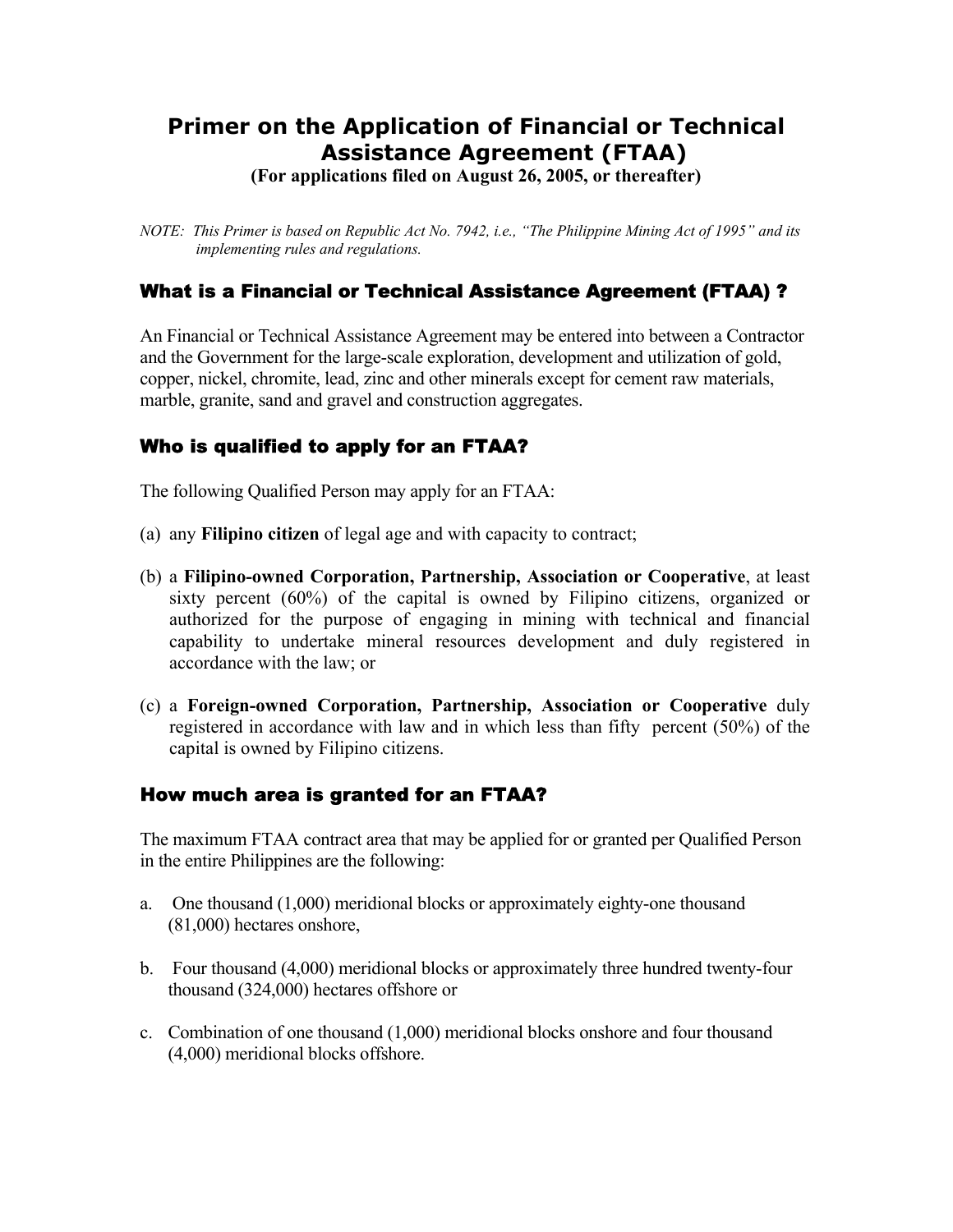# What is the term of an FTAA?

An FTAA has a term of twenty-five (25) years from the date of its issuance, and renewable for another term not exceeding twenty-five (25) years. The following are the phase of mining operations of an FTAA:

- a. Exploration up to two (2) years from date of FTAA execution, extendible for another two (2) years;
- b. Pre-feasibility study, if warranted up to two (2) years from expiration of the exploration period;
- c. Feasibility study up to two (2) years from the expiration of the exploration/prefeasibility study period or from declaration of mining project feasibility; and
- d. Development, construction and utilization remaining years of FTAA.

# What are the mandatory requirements in the acceptance of an FTAA application?

An FTAA application shall be filed in the Mines and Geosciences Bureau (MGB) Regional Office (RO) concerned, for mineral and non-mineral reservation areas, using the prescribed form (MGB Form No. 07-1) through payment of the filing fee and submission of eight (8) sets of the FTAA proposal and five (5) sets of the following:

- a. Upon filing of the application, the following mandatory requirements
	- □ Duly certified **Certificate of Registration, Articles of Incorporation and By-Laws** issued by the Securities and Exchange Commission or authorized Government agency(ies) concerned, or Certification from the Bureau/Regional Office concerned that the said documents are duly registered in that Office;
	- $\Box$ **Location map/sketch plan** of the proposed contract area showing its geographic coordinates/meridional block(s) and boundaries in relation to major environmental features and other projects using a NAMRIA topographic map in a scale of 1:50,000 duly prepared, signed and sealed by a deputized Geodetic Engineer;
	- $\Box$ **Two-year Exploration Work Program** (MGB Form No. 5-4) duly prepared, signed and sealed by a licensed Mining Engineer or Geologist;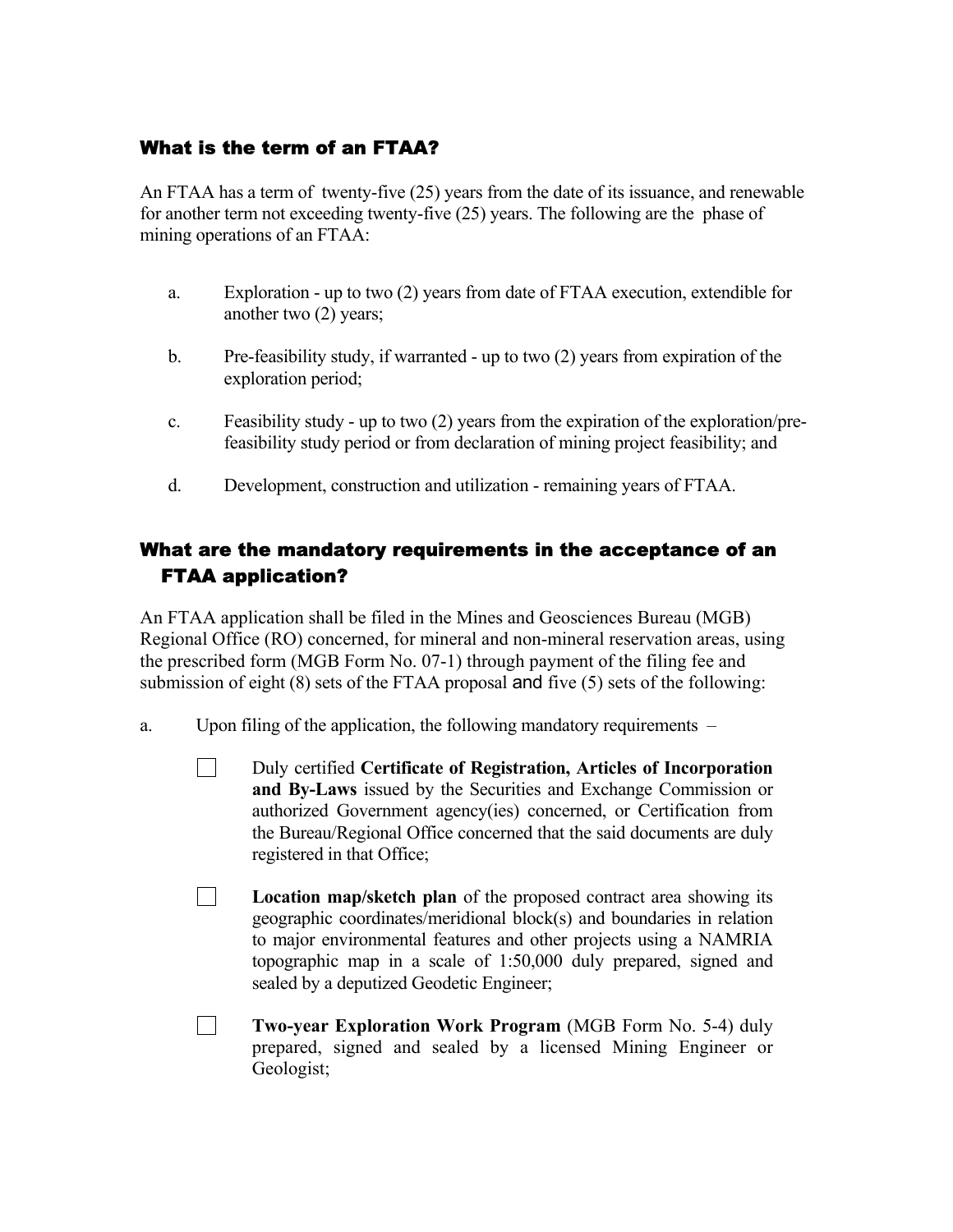- $\Box$ **Proof of technical competence**, including, among others, curricula vitae and track records in mining operations and environmental management of the technical personnel who shall undertake the activities in accordance with the submitted Exploration Work Program;
- $\Box$ **Proof of financial capability** to undertake the activities pursuant to the Exploration Work Program, such as **latest audited financial statement** and, where applicable, **Annual Report** for the preceding year, **credit line(s)**, **bank guarantee(s)** and/or similar **negotiable instruments**; and
- $\Box$ **Affidavit of Undertaking** pursuant to DMO No. 99-10, as amended, declaring:
	- 1. The list of applications he/she/it has filed and the Mining Permit(s)/Contract(s) granted to him/her/it including the corresponding hectarage and location of the areas, disaggregated on a per province basis; and
	- 2. The list of other Applicant(s)/Contractor(s)/Permittee(s) in which more than seventy percent (70%) of the authorized capital stock is held by stockholders of the applicant, including the corresponding hectarage, disaggregated on a per province basis.
- **Note:** Any application with incomplete mandatory requirements shall not be accepted.
- b. After the acceptance of the application but prior to the approval of the FTAA:
	- **Posting of financial guarantee/performance bond** and **letter of**   $\Box$ **credit** or other forms of **negotiable instruments** from any Government-accredited bonding company or financial institution, in favor of the Government upon notification by the Secretary, which shall be in any foreign currency negotiable with the Bangko Sentral ng Pilipinas or in Philippine Peso in such amount equivalent to the expenditure obligations of the applicant for any year;
	- **Certificate of Environmental Management and Community Relations Record (CEMCRR)/Certificate of Exemption;**
	- **Environmental Work Program** (MGB Form No. 16-1 or MGB Form  $\Box$ No. 16-1A);
	- $\Box$ **Approved survey plan**;

.

 $\Box$ **Environmental Compliance Certificate (ECC)**;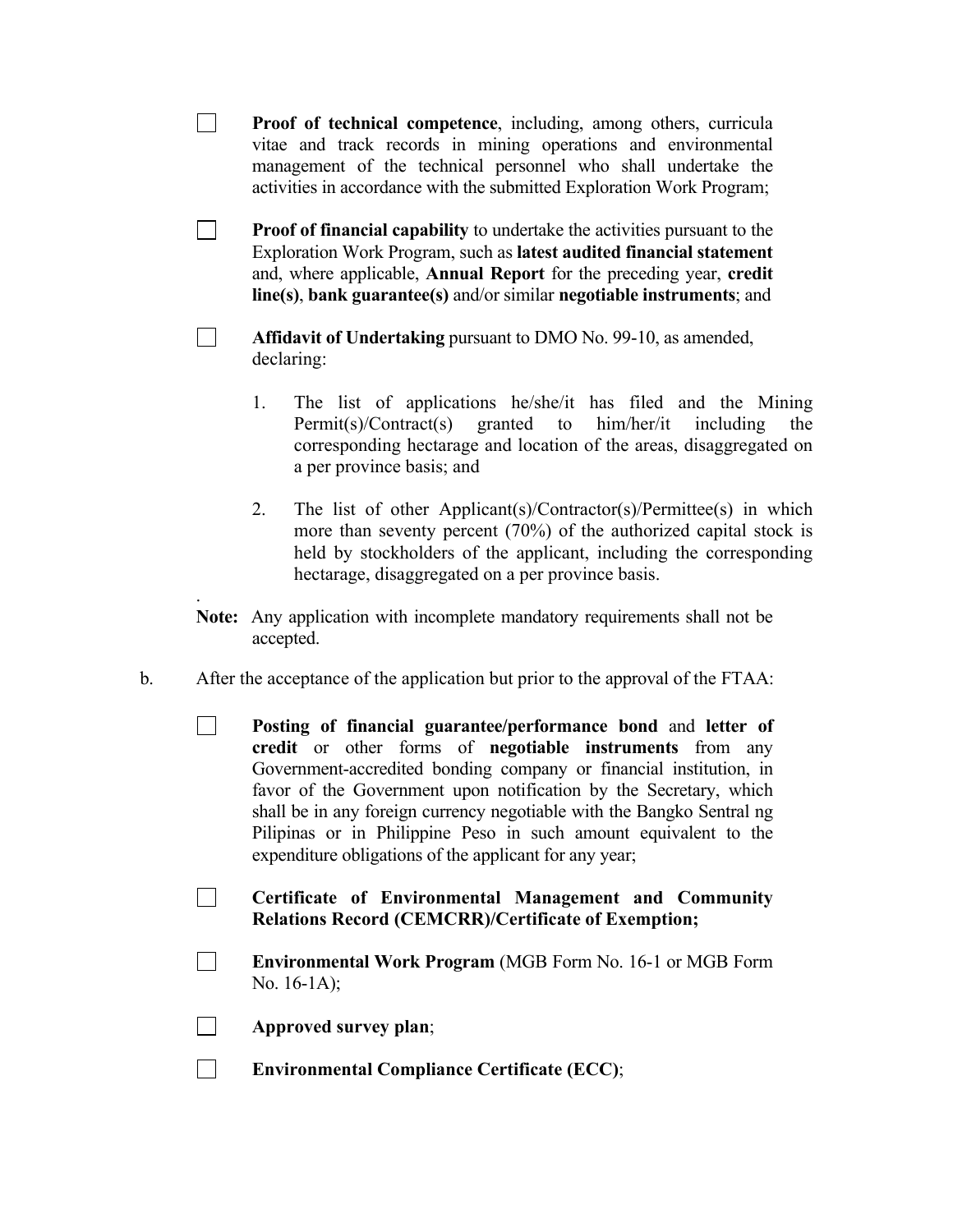| <b>Environmental Protection and Enhancement Program</b> |
|---------------------------------------------------------|
| $(MGB Form No. 16-2);$                                  |

 $\mathcal{L}^{\mathcal{L}}$ **Social Development and Management Program;** 

*For OFFSHORE applications, the following additional requirements shall be submitted:* 

Name, port of registry, tonnage, type and class of survey vessel(s) or platform(s) . If a foreign vessel is to be used, the expected date of first entry or appearance and final departure of the survey vessel shall be provided and the necessary clearances obtained;

 A certification from the Coast and Geodetic Survey Department of NAMRIA that the proposed Exploration Work Program was duly registered to provide update in the publication of "Notice to Mariners" together with a list of safety measures to regularly undertaken to ensure the safety of navigation at sea and prevent accident;

#### An agreement to:

 $\Box$ 

- 1. Properly identify all installations, vessels and other crafts involved in exploration recognizable to all vessels within reasonable distance;
- 2. Notify the Bureau 30 calendar days prior to the intention to remove all scientific installations or equipment and apparatus; and
- 3. Allow the Bureau's authorized personnel, the Philippine Coast Guard and other authorized persons during reasonable hours to board the vessel(s) while within the Exclusive Economic Zone.

**Certification Precondition** from the National Commission on Indigenous Peoples attesting that –

- a. The proposed permit area does not overlap any ancestral land/domain claim in case of non-Indigenous People (IP) area; or
- b. The Free and Prior Informed Consent (FPIC) has been issued by the Indigenous Cultural Community (ICC)/IP concerned.
- Other supporting documents that may required by the Mines and Geosciences Bureau.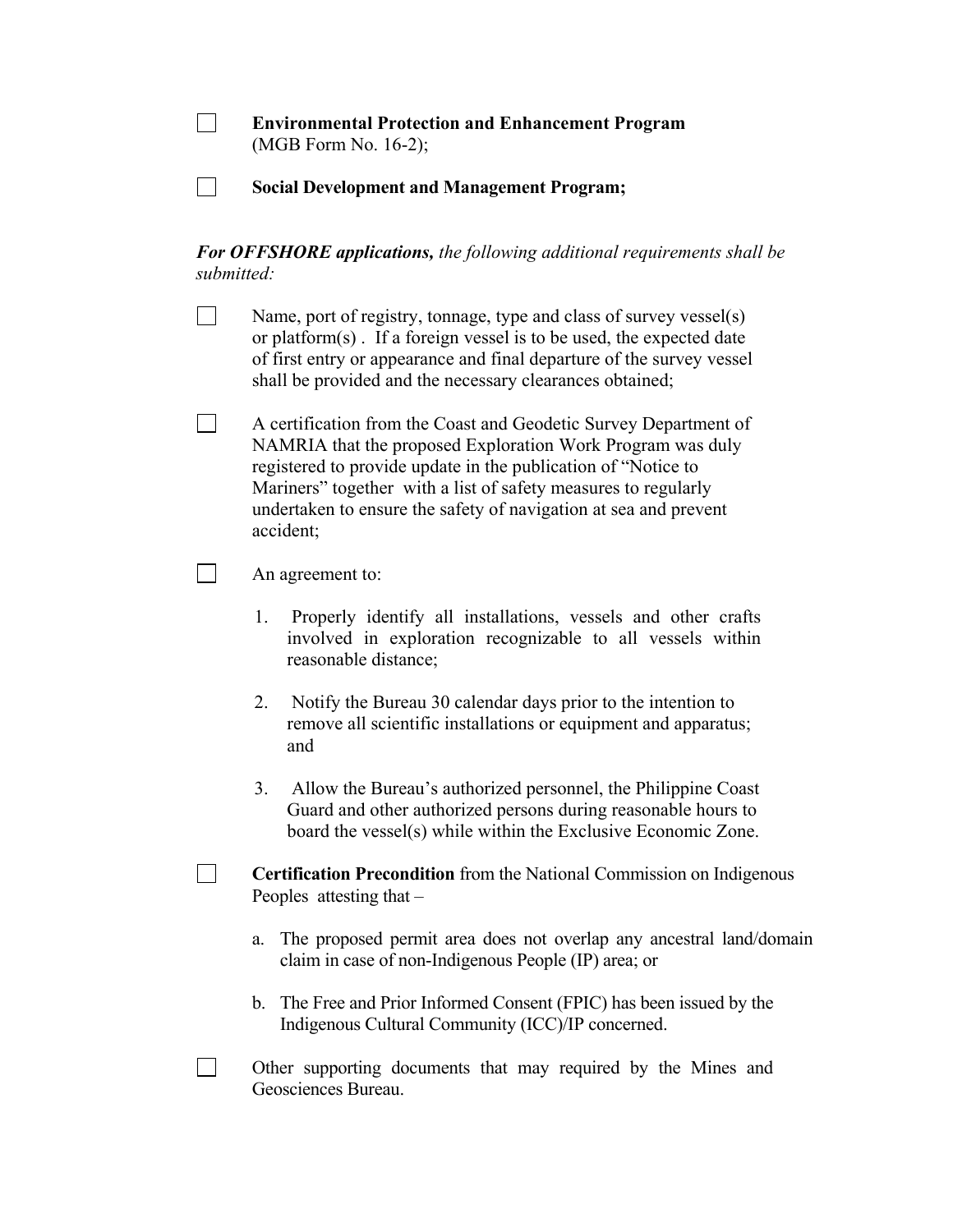- c. After the approval of the FTAA but prior to registration An **authorized capital** of at least **Four Million U.S. Dollars (US\$4,000,000.00)** or its Philippine Peso equivalent; and
- d. In support of the application for approval of the declaration of mining project feasibility –
	- $\Box$ **Mining Project Feasibility Study**;
	- $\Box$ **Three (3)-Year Development/Utilization Work Program**;
	- $\Box$ **Proof of technical competence**, including, among others, curricula vitae and track records in mining operations and environmental management of the technical personnel who shall undertake the activities in accordance with the submitted Development/Utilization Work Program; and;
	- $\Box$ **Proof of financial capability** to undertake the activities pursuant to the Development/Utilization Work Program, such as **latest audited financial statement** and where applicable, **Annual Report** for the preceding year, **credit line(s)**, **bank guarantee(s)** and/or similar **negotiable instruments**.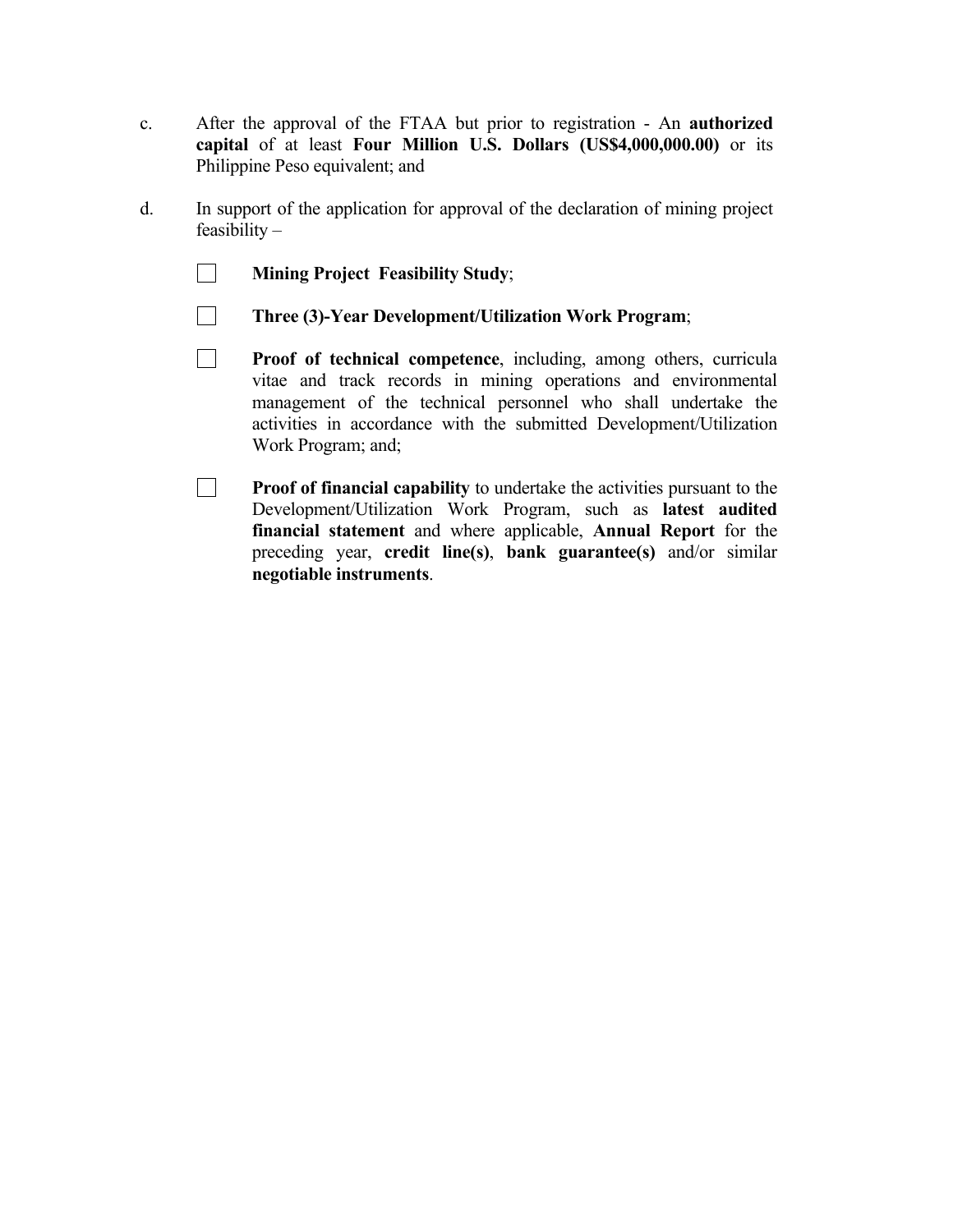# **FTAA PROCESS FLOWCHART**